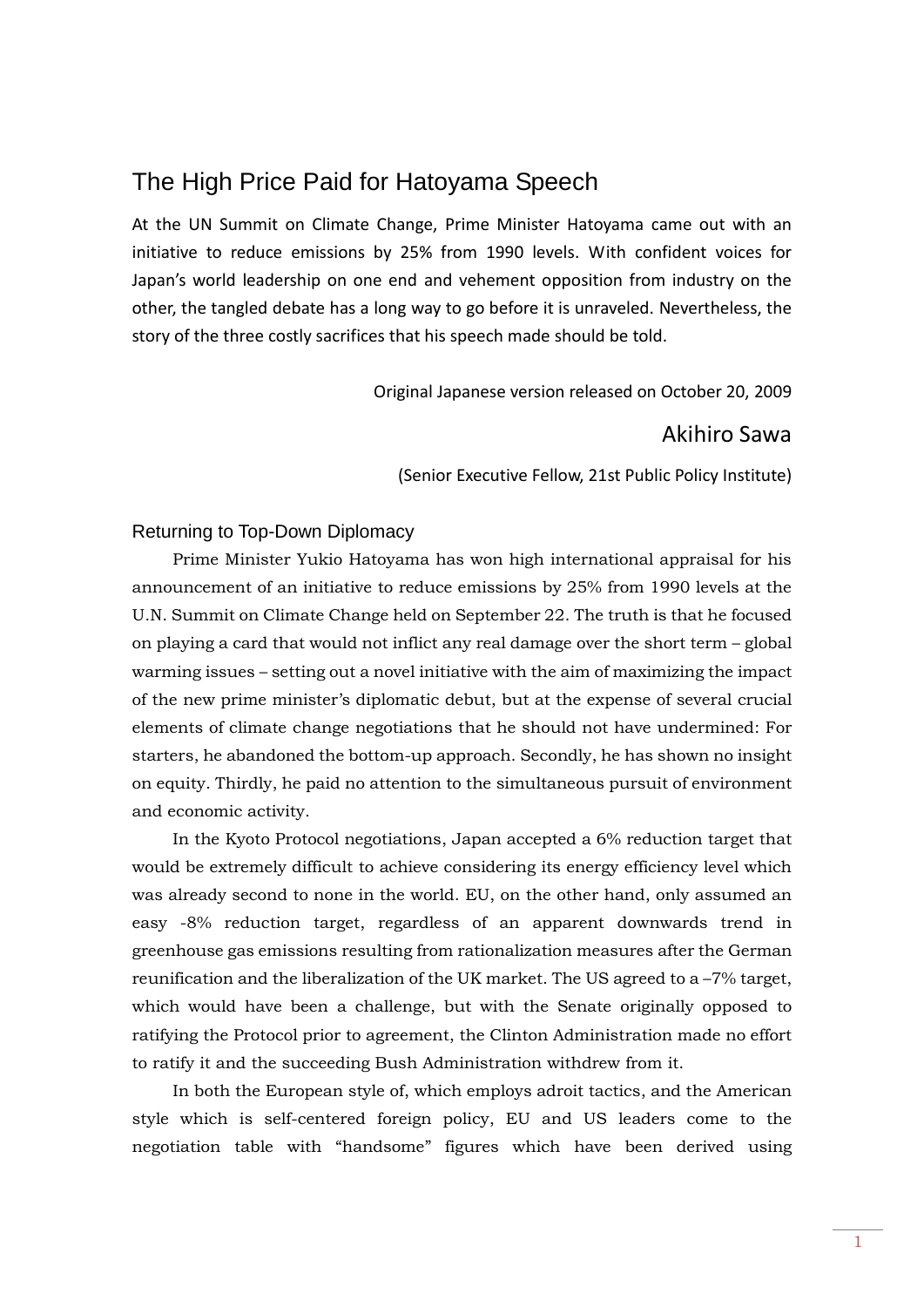calculation methods designed to work in their favor (for example, in determining the base year), staging one performance after another to negotiate their national interests of minimizing their share of the burden. This top-down approach to negotiations is one of Japan's diplomatic weak points. This is why we were shifting to an approach that would determine national reduction targets based on scientifically-analyzed sector-specific reduction potentials and costs (sectoral approach), instead of repeating the imbecility of playing crude "number games" by manipulating numbers to make them look "attractive" and not by constructing them on reasonable grounds. This type of approach originates in objective data analysis and therefore intrinsically constitutes a "bottom-up approach."

 Prime Minister Hatoyama's 25% reduction initiative is, in essence, a reshift of policy. The domestic business community and labor unions have expressed strong criticism and fears against the target's feasibility and the increased economic costs and increased employment insecurity that it would inflict. However, perhaps such criticism has already been taken into consideration by the producers of the Prime Minister's diplomatic show on climate change. Their idea of a "top-down approach", maybe, is to pledge a reduction target of -25% which hinges on an accord on ambitious targets among all major economies, so that Japan can sit back arms crossed and not be forced to accept any unreasonable demands, while the protracted multinational negotiations towards agreement on specific numerical targets are continued.

 However, if Japan were to seriously pursue a "top-down approach," it should have followed the Japan-US and Japan-China summits with talks with the EU to emphasize that Japan's target is the most stringent in the world and thus press the EU for a compromise. If the Hatoyama Administration seeks to highlight its 25% reduction initiative, it may be in for a prolonged setback due to missing a series of diplomatic opportunities in September as it indulged in self-satisfaction after receiving applause at the U.N. summit.

 What will happen to the bottom-up approach that Japan has put so much diplomatic effort in convincing other countries to adopt? Is it doomed to disappear from the negotiation table? Ironically, President Obama may in fact be the savior of our painstaking work. The US emissions reduction target is to be determined by a domestic bill, which means that the US may not agree to a legally-binding reduction target in the post-Kyoto framework, as was the case with the Kyoto Protocol. In order to avoid international criticism, the Obama Administration is likely to conclude a bilateral agreement with China, the other major emitter, on some form of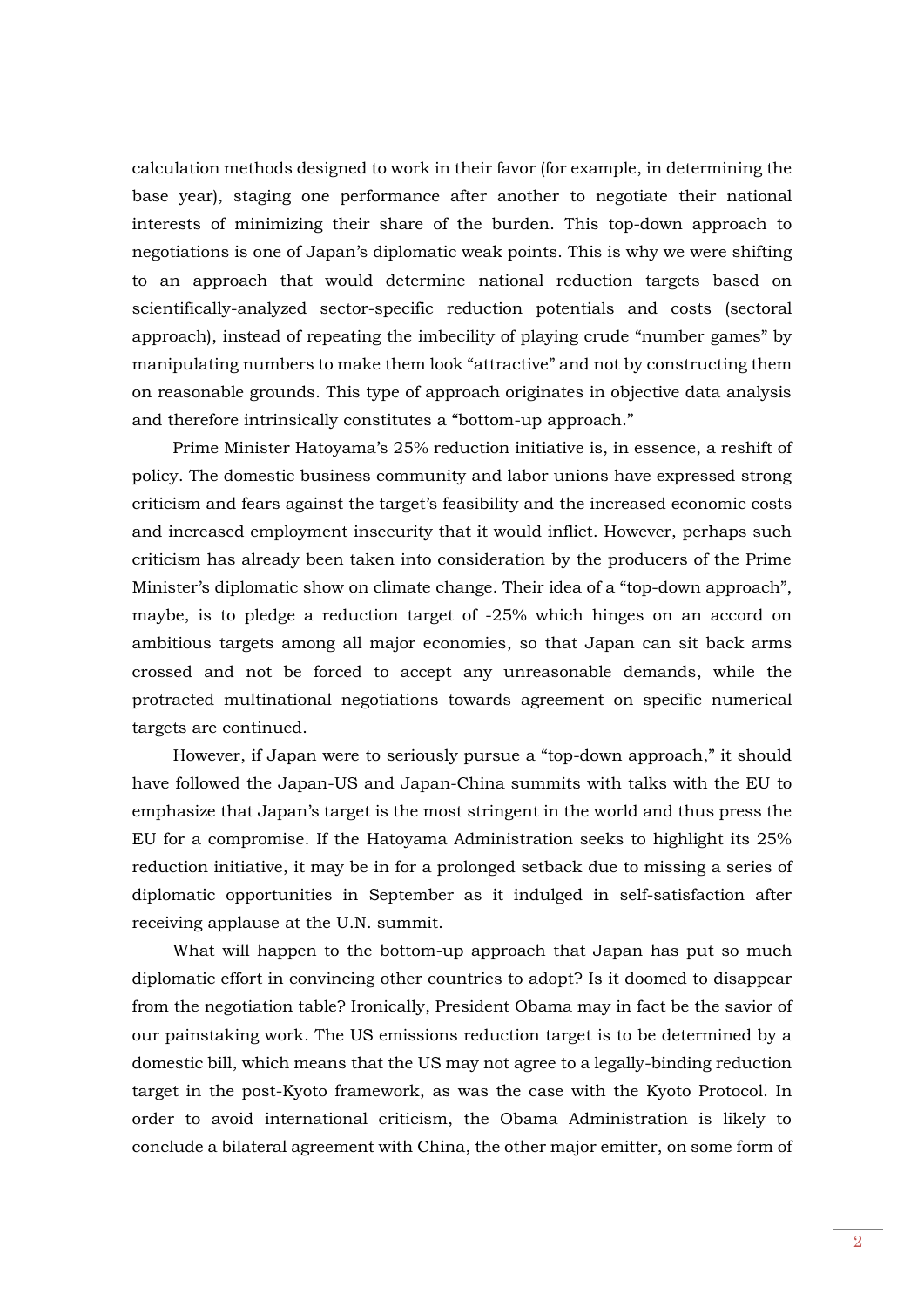reduction commitments and financial and technological cooperation, later inviting other economies to take a similar approach – a close picture to entering into FTAs (free trade agreements) when WTO negotiations find no end.

 Bilateral agreements will involve identifying sector-specific cooperation projects, the reduction potentials of which will be analyzed and aggregated. Experienced with the bottom-up approach, which is employed in its industry-led Voluntary Action Plan, Japan possesses the most insight in this field. President Obama will visit China in mid-November, when he is expected to present an important proposal towards the COP (Conference of the Parties to the United Nations Framework Convention on Climate Change) 15 meeting in December. The second Japan-US summit to be held around then is the biggest chance for Japan to "bridge" (Prime Minister Hatoyama) the two countries. Japan will need to gain hold of the deepest information on the US-China negotiations. Hatoyama diplomacy will be put to the test.

#### The Vagueness of his "Equitableness" Criterion

 In order to enter into to full-fledged diplomatic negotiations, Prime Minister Hatoyama must clarify his standards for "equitableness" in a "equitable and effective international framework" (Prime Minister Hatoyama). If he is not ready to elaborate on the equitableness of his 25% reduction initiative and the mid-term targets of his counterparty compared, then he will not be able to press for a compromise and the Japanese public will have no means to judge whether the numerical target set forward towards the end of highly tense negotiations are acceptable or not. The executive members of the Democratic Party of Japan (DPJ) have emphasized since elections that they will see to it that Japan is not the lone loser.

 Under the Aso regime, the Mid-term Target Committee and diplomatic policy, which advocated a sectoral approach, adopted "marginal reduction costs" (costs required to reduce an additional ton of CO2. i.e. national energy or CO2 efficiency) as criteria to determine equitableness. The figure below shows that according to analysis reports submitted by various research institutions to the Mid-term Target Committee, the marginal costs required by the reduction target of -15% from 2005 levels set forth by Prime Minister Aso was 150 USD/t-CO2, whereas the marginal costs incurred by the recently announced initiative to reduce emissions by 25% compared to 1990 levels are drastically leaped to  $621 - 1071$  USD/t-CO2. In comparison, marginal costs in other countries are only a couple of tens of dollars,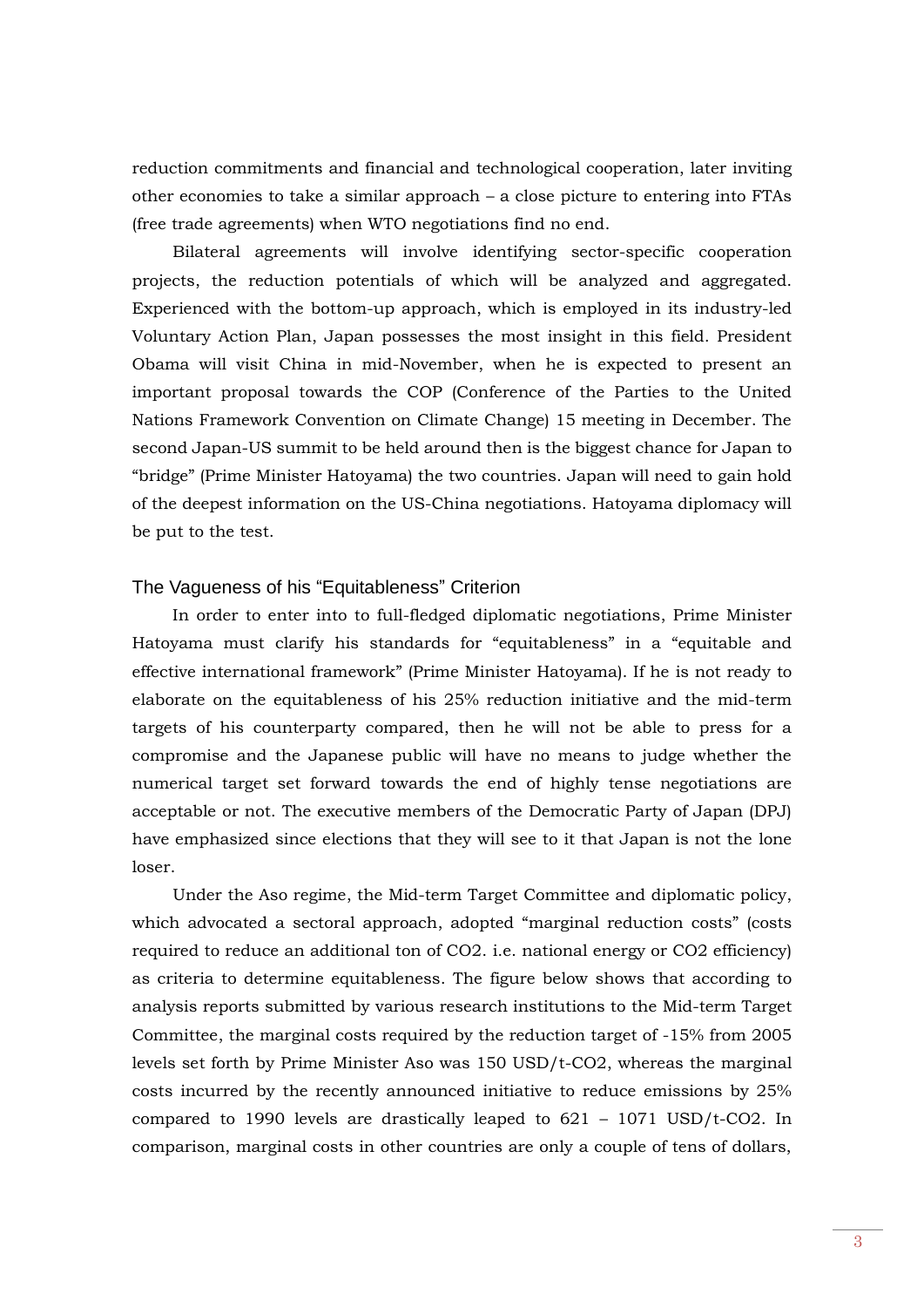literally a digit less than that of Japan's. This apparently means that the equitableness of national burdens cannot be measured by simply comparing superficial mid-term reduction targets (shown in the most left column). The largeness of Japan's marginal costs imply that industrial cost reduction efforts and the "mottainai" culture in Japanese households have so successfully served to improve energy efficiency that all (low-cost) energy reduction opportunities have been exhausted, and only expensive methods remain.

|                                                                                          | <b>GDP</b> decline<br>(as of 2020)                                                                                               | <b>Marginal reduction costs</b><br>(dollars/t-CO2) | Impact on household budget                                                                                                                                                       |  |
|------------------------------------------------------------------------------------------|----------------------------------------------------------------------------------------------------------------------------------|----------------------------------------------------|----------------------------------------------------------------------------------------------------------------------------------------------------------------------------------|--|
| FU<br>(- 20% from 1990 levels)                                                           | $-0.35%$                                                                                                                         | 54USD/t-CO2                                        | $-MA$                                                                                                                                                                            |  |
| Canada<br>(-20% from 2006 levels)                                                        | $-0.4%$                                                                                                                          | 65USD/t-CO2                                        | -4% electricity bill rise<br>-2% gas bill rise                                                                                                                                   |  |
| <b>Australia</b><br>(-5 - 15% from 2000 levels;<br>-25% with international<br>agreement) | $-1.1%$                                                                                                                          | 25USD/t-CO2                                        | -0.2% disposal income<br>·additional 14,000 JPY annual<br>decrease under new target<br>-electricity bill: 17,500 JPY annual<br>lincrease<br>-gas bill: 7,000 JPY annual increase |  |
| <b>US</b><br>(-17% from 2005 levels)                                                     | $-0.13% - 0.57%$                                                                                                                 | 16 - 30USD/t-CO2                                   | household income: 8300 JPY ~<br>10,400 JPY annual decrease                                                                                                                       |  |
| Japan<br>(-25% from 1990 levels =<br>-30% from 2005 levels)                              | $-3.2%$<br>(Japan Center for<br><b>Economic Research)</b><br>- -6.0% (National<br>Institute for<br><b>Environmental Studies)</b> | 621 - 1071USD/t-CO2                                | -360,000 JPY / year<br>(incl. 140,000 JPY on energy bill)                                                                                                                        |  |

Mid-term targets and their economic impacts: Japan finds itself in a class of its own

(\*1) US figured based on Environmental Protection Agency (EPA) data

(\*2) Marginal reduction costs for Canada and Australia represent emissions allowance price envisaged in respective

country (\*3) Exchange rate as of March 2009

 American and European experts and researchers of global warming measures share the view that national global warming measures under the post-Kyoto framework would have to be limited to those that can be implemented within the marginal costs of 50-60 USD/t-CO2 in order to minimize negative economic impact; and hence, the profound astonishment of the international community at Prime Minster Hatoyama's proposal of reductions by 25%. All countries of the world know very well that Japan tops the world in energy efficiency, and therefore understand the political importance of the initiative but doubt its feasibility. Moreover, they are concerned that Japan will continue to bring up marginal cost-based criteria and demand more ambitious reduction targets of them. The EU cleverly contained Japanese demands by commenting that Japan's target had finally reached its standards. The US, which has yet to commit to a mid-term target, confined its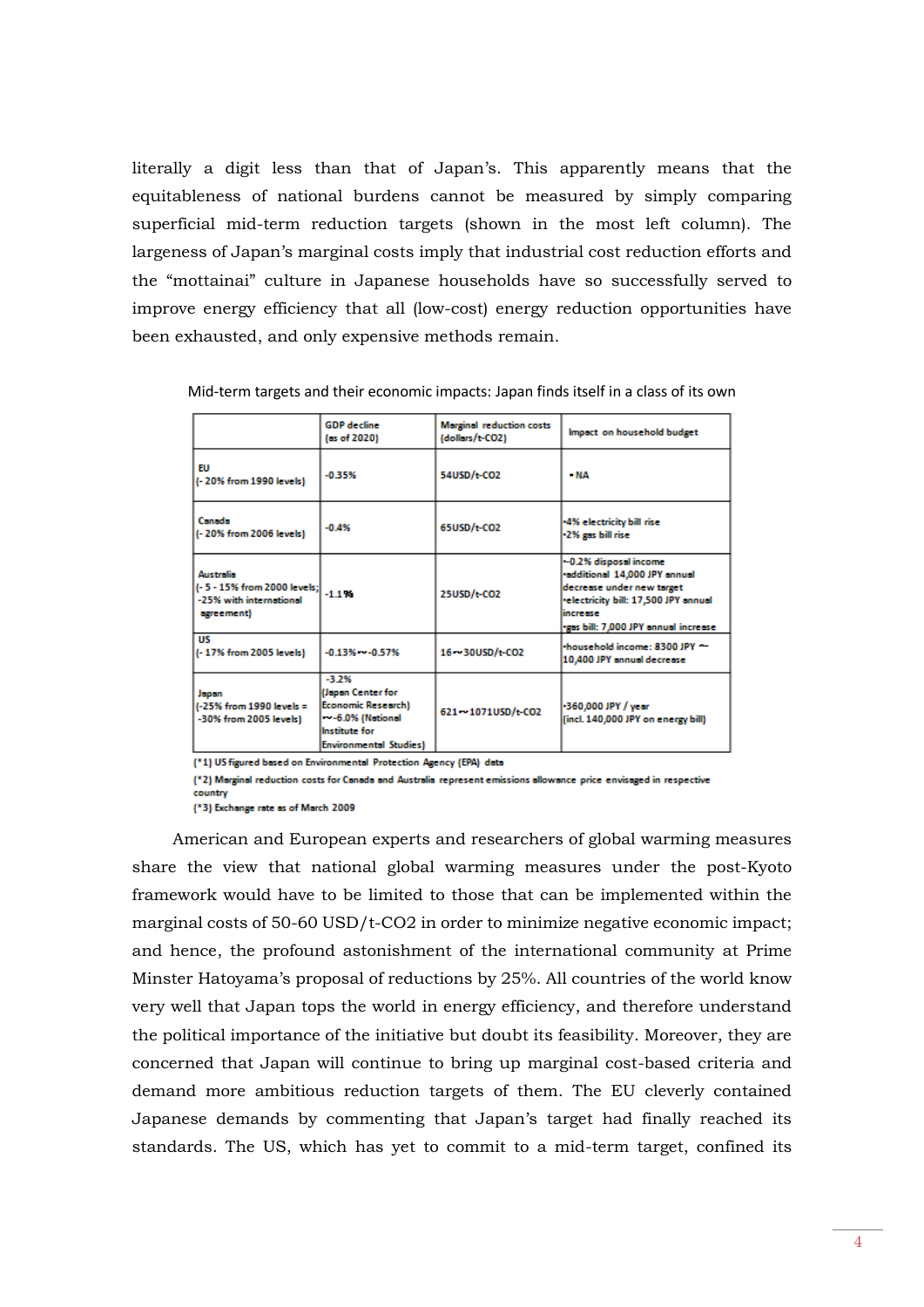statement to expressing how impressed Obama was by the bold proposal, which can be taken both as a complement and as irony. Developing countries praised only Prime Minister Hatoyama's attitude, saying that the target itself was insufficient; they remain unchanged about not wanting to take any chances with binding reduction targets. In the end, all countries save Japan have maintained their stance that they will not make reference to anything that may put them at a disadvantage.

 With little time left before Copenhagen, what are Prime Minister Hatoyama's diplomatic plans? If he continues to be ambiguous about what he means by "equitable," he will not be taken seriously by his counterparts. He has left us in the dark about his vision for "bridging" differences between nations with conflicting interests during the next two months – what will he demand of developed countries on what grounds and how will he involve developing countries? If he intends to abandon marginal reduction costs as criteria for equitableness, he must clarify his ideas about the new criteria, which will hold the key to gaining world leadership for Japan, convincing other countries to follow Japan in adopting similar targets, but never serve as grounds for reduction allocation and cost sharing that would put Japan at a disadvantage. Otherwise, his return to a top-down approach will be pointless. If negotiations end with Japan left holding the bag, then it will be the Kyoto Protocol all over again, and Japan will be named the awkward negotiator for good.

# Ignoring Environmental and Economic Balance

 In the figure below, the horizontal axis represents the CO2 equivalent of GHG stabilization concentration, and the vertical axis, GDP loss. All the models provided show that the farther left we move on the graph, the larger the GDP loss. This implies that the lower the stabilization concentration level, or the more stringent the reduction target, the higher the economic costs incurred; and thus, economic growth is hindered. In implementing global warming measures, both developed and developing economies are faced with the dilemma of achieving the economic growth required for higher living standards, while somehow reducing the consumption of fossil fuels, which are essential for our livelihood. Had Prime Minister Hatoyama appealed that this was the very reason that "political initiative" was the only solution, he might have sounded more logical.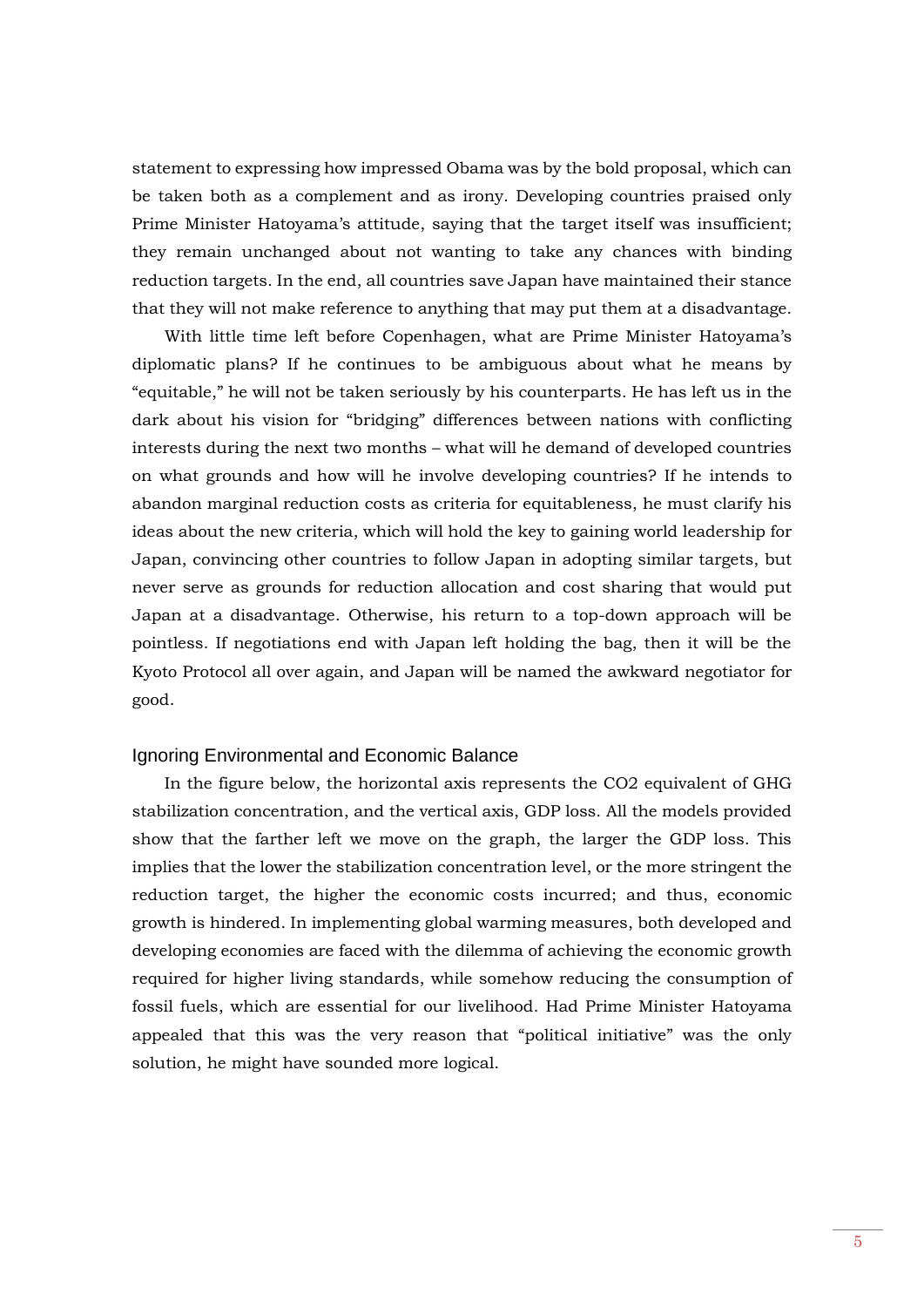

**Hindered economic growth is inevitable to achieve stringent target**

(Note) Line graph represents economic models for 2030 (Source) IPCC Fourth Assessment Report

 However, by claiming that no such dilemma exists, not only is he abandoning accountability, he is also deceiving the Japanese public, abusing our trust in the administration. He states that his initiative to reduce emissions by 25% from 1990 levels reflects "what science says is needed" according to the Inter-governmental Panel on Climate Change (IPCC). However, the IPCC is an analytical body and does not call for anything. If the prime minister insists on basing his policy on analyses conducted by the IPCC, he will not be justified for closing his eyes to the "adverse economic effects of reduction targets" also analyzed and released by the IPCC.

 Prime Minister Hatoyama lays an emphasis on how Japan brilliantly overcame the oil shock – how Japan turned adversity into advantage and focused all its efforts into developing energy efficiency technologies and products, thus putting itself on a new track to growth. His contention that we can surely find our way on a similar path this time as well would seem plausible, but it should not be forgotten that Japan's recovery from the oil shock owed mainly to fiscal-monetary policy, a macroeconomic solution. Individual industries and companies overcoming economic constraints and securing aggregate demand to support an entire economy are fundamentally not two sides of the same coin.

 That being said, we return to the issue of technological development. The economic models from a handful of research institutions that have been employed in the Mid-Term Target Committee have already incorporated the robustness of the Japanese economy. The problem is that even with our sturdy economic model, analyses show that a 25% reduction target will inevitably be a tremendous blow to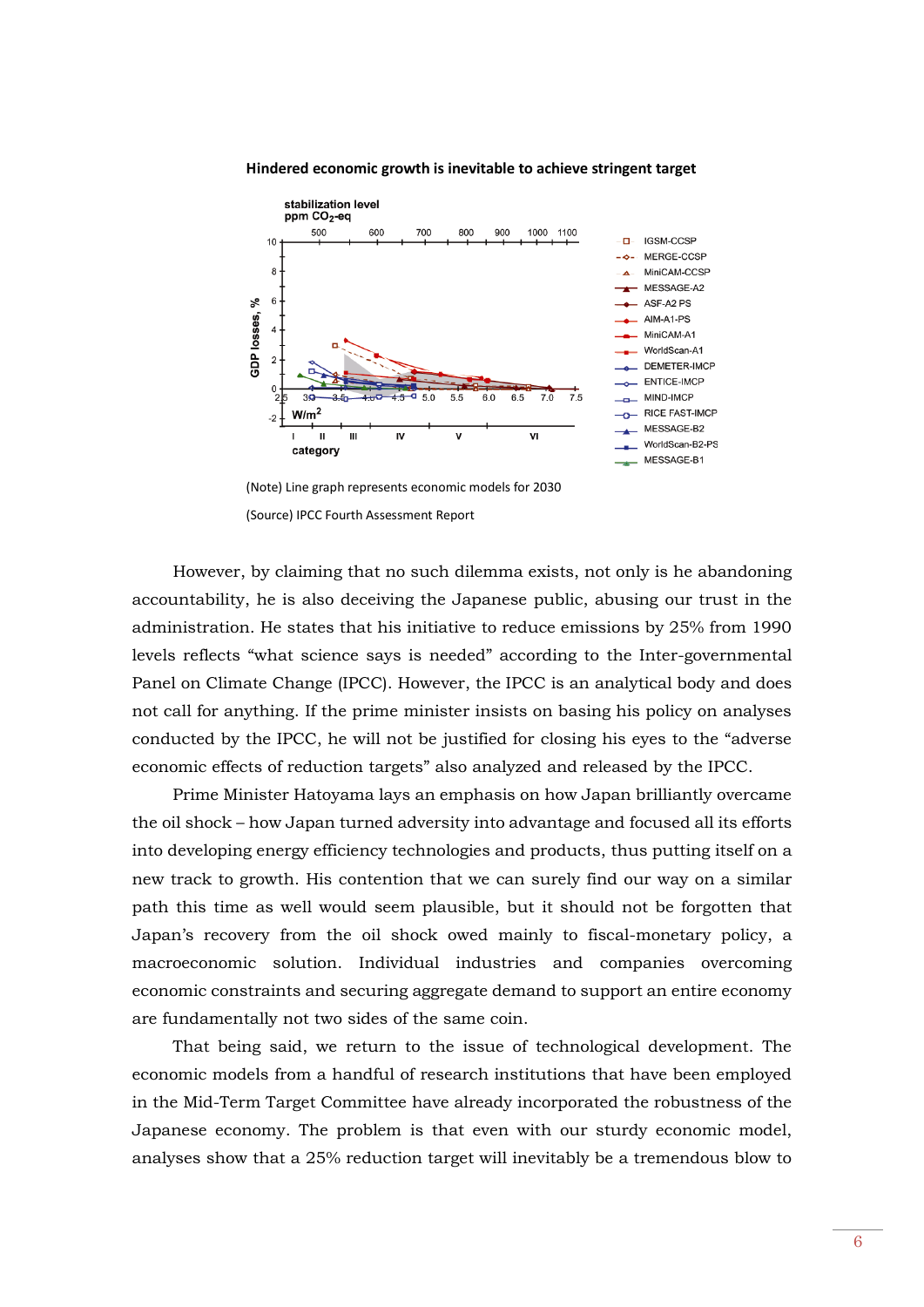the economy.

| term target                                                                        |                                        |                                                                      |  |                    |         |           |  |  |
|------------------------------------------------------------------------------------|----------------------------------------|----------------------------------------------------------------------|--|--------------------|---------|-----------|--|--|
|                                                                                    | Mid-term target<br>under Aso<br>regime | Mid-term target<br>under<br>Hatoyama<br>regime                       |  | <b>Past trends</b> |         |           |  |  |
|                                                                                    | -15% from 2005<br>lewels               | -25% from 1990<br><b>levels</b><br><b>1-30% from 2005</b><br>levels) |  | 1970-80            | 1980-90 | 1990-2000 |  |  |
| Annual improvement<br>rate                                                         | 2.6%                                   | 4.2%                                                                 |  | 2.5%               | 1.7%    | 0.4%      |  |  |
| Improvement rate<br>for entire period<br>(2005-2020 unless<br>otherwise indicated) | 33%                                    | 47%                                                                  |  | 23%                | 16%     | 4%        |  |  |

CO2 intensity improvement required for both economic growth and compliance with mid-

 The mid-term target on the left side of the chart above proposed by former Prime Minister Aso hinged on fully harnessing Japan's strength in technological development. Under a mid-term target to reduce emissions by 15% from 2005 levels, the annual energy-derived CO2 intensity per GDP (an indicator representing how much economic value can be generated without emitting CO2) must be improved by 2.6% in order to achieve both environmental and economic goals. This figure is comparable to the intensity improvements (technological improvements, equipment installments) achieved by Japanese industry in the 1970s in the midst of the oil shock.

 However, the intensity improvement rate remained stagnant during the 1980's and 1990's, when the low-hanging fruit had all been picked, with energy efficiency technologies having reached saturation and investment opportunities for energy efficiency having decreased. Given the circumstances that is now a hard challenge to achieve even a 2.6% improvement rate, if reductions by 25% from 1990 levels becomes a formal target, it will be substantially impossible in technological terms for Japan to achieve the required intensity improvement by 4.2% annually in order to pursue economic growth as well. Concerns from the business community regarding a 25% reduction target have not aroused from a lack of confidence in their technological development potential but are grounded on the judgment that it cannot be achieved through technological development alone but only by dampening economic activity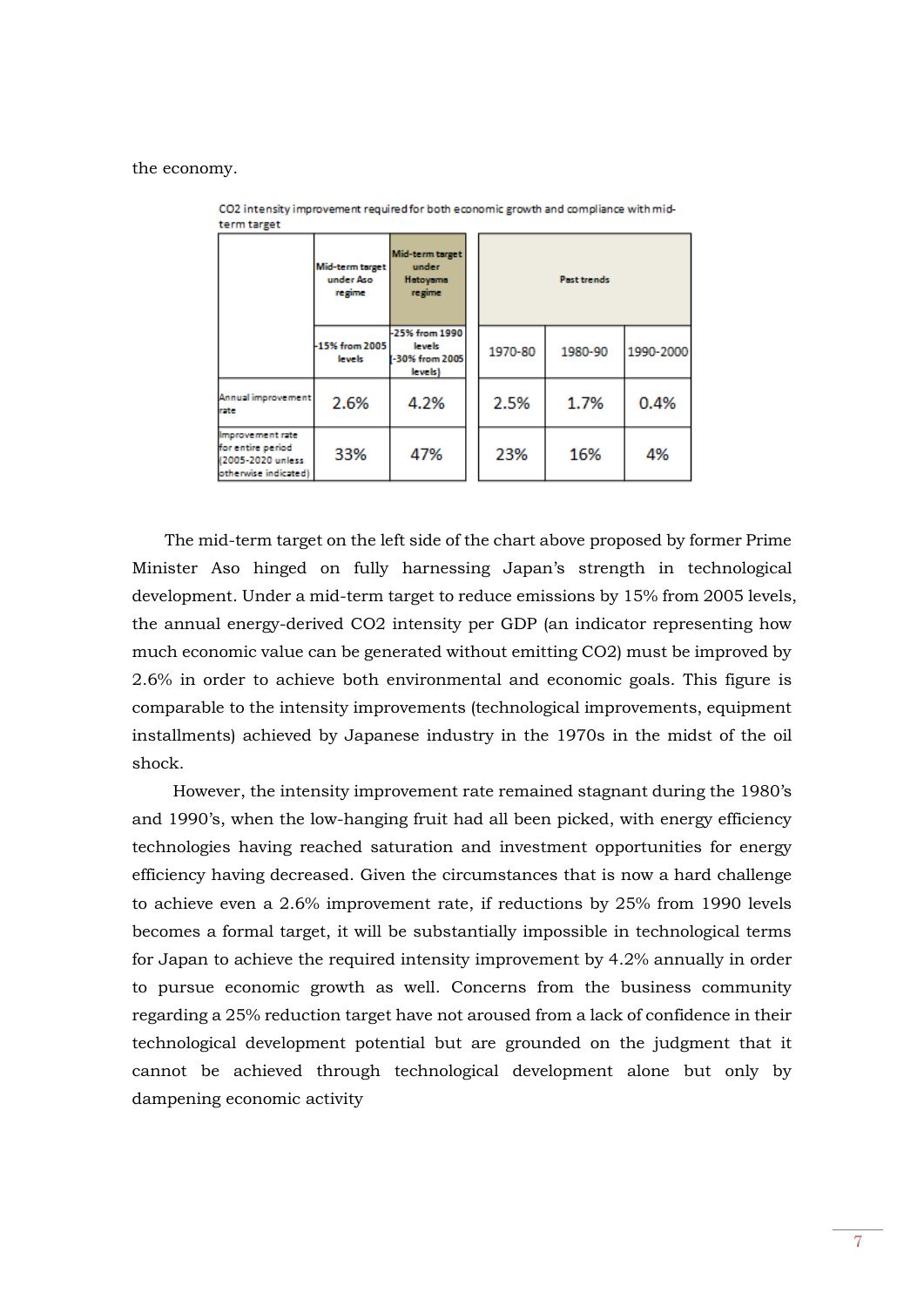# Needing to Come to Face with Public Burden

 The new regime's 25% reduction initiative has neither been considered through a formal process in the government nor has it been exposed to public debate. Hence, its quantitative impact on public debate has not yet been brought to light. Climate change policy is linked with all dimensions of the work and daily lives of consumers and voters. The government should appropriately disclose information and fulfill its accountability.

 When the government decided to ratify the Kyoto Protocol, it failed to deliberate on significant issues, including how much public burden would be incurred by ratifying the Protocol, if energy prices would rise, or if taxes would be used to purchase credits from overseas. Any politician would surely want to avoid explaining to the public, "No public burden, no compliance," and instead preach that it is indeed possible to implement effective climate change measures that do not entail national burden at all."

 However, even the LDP regime led by Prime Minister Aso, with elections just around the corner, announced directly to the Japanese public the need for a contribution of 76,000 Yen (about US\$844) per household per year. Now that the governing party has changed, if a new mid-term reduction target of -25% should be formally adopted, new analytical results ought to be exhibited along with a description of the analytical process, set against the burden share of 360,000 Yen (about US\$4,000) per household determined in the Mid-Target Committee under the former regime.

 In reality, as many public polls have indicated, although many people are highly interested in environmental issues, there are not as many who are ready to sacrifice large sums to alter their lifestyles. "360,000 Yen per household" was not derived to construct a negative campaign against climate change policy, but with the aim of illustrating for people who are not willing to voluntarily change their current lifestyles for the sake of coping with climate change, the scale of economic burden to be experience in a forced lifestyle change.

 The costs incurred with climate change policy invariably causes energy prices rises. Energy being a common necessity, only regressive effects on income distribution and regional disparities can be expected. The new Hatoyama regime is required to analyze the public burden related to its 25% reduction initiative in an open process and seek wide and informed public consensus of its essentiality and rationality in diplomatic terms.